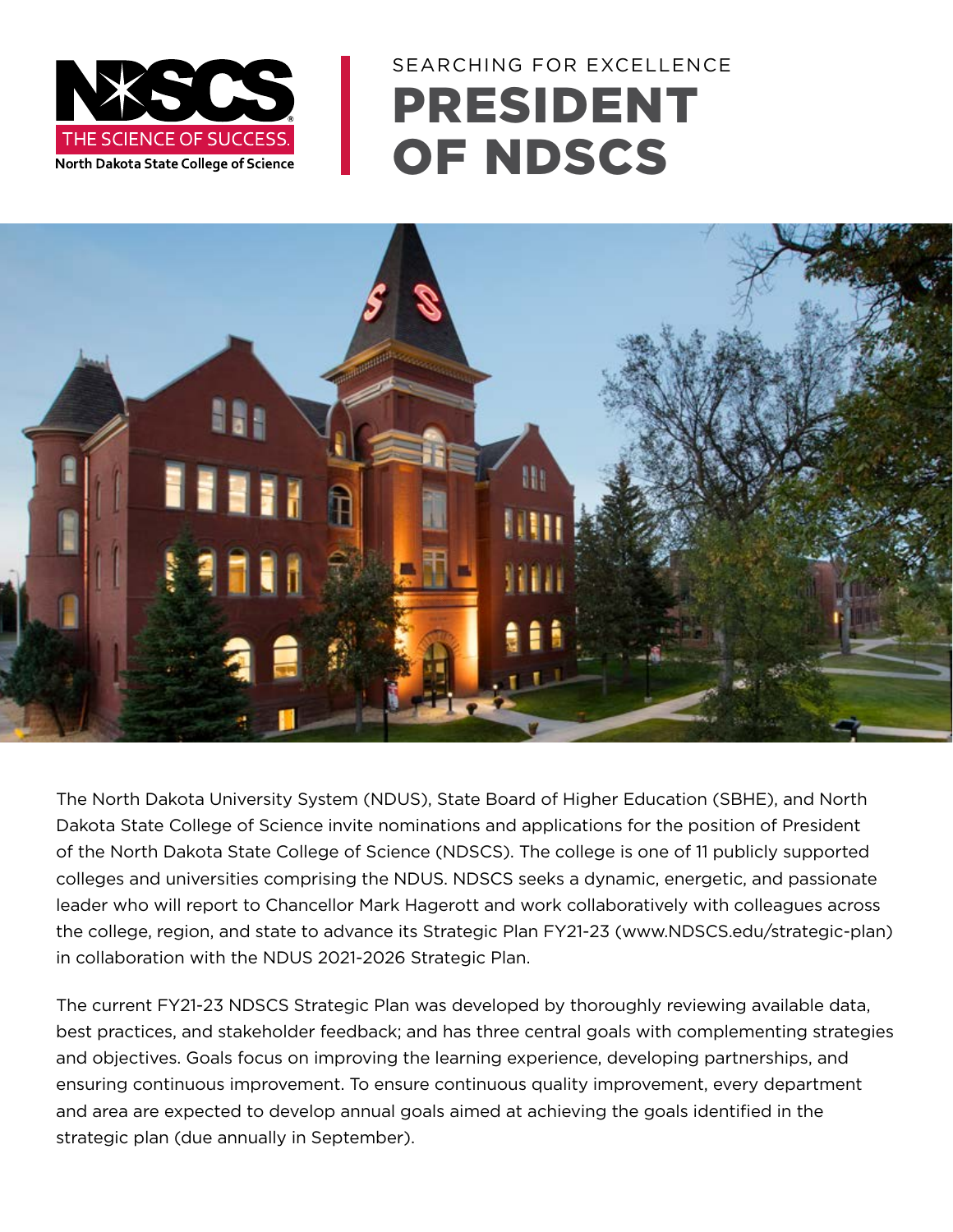# NORTH DAKOTA STATE COLLEGE OF SCIENCE AT A GLANCE

North Dakota State College of Science (NDSCS) offers degrees, certificates, and diplomas in traditional career and technical studies, as well as the liberal arts. At NDSCS, students gain real-world skills working with new technologies and equipment and learning from experts who have gained their experience in the real world. Most importantly, graduates are prepared to enter the workforce with a challenging, high-paying, and rewarding career.

# ABOUT NDSCS

Founded in 1903, NDSCS is one of the oldest two-year, comprehensive, residential colleges in the nation. The main campus is in Wahpeton, ND with a second location less than an hour away, in Fargo, ND.

NDSCS in Wahpeton has a university atmosphere with more than 30 affiliated student clubs and organizations, music groups, theater productions, intercollegiate athletics, intramural athletics, and numerous social activities. Six on-campus living options, dining options, and a vibrant student life are what set NDSCS apart from other two-year colleges. NDSCS-Fargo provides learning opportunities for students through daytime and evening courses. General education classes are available, as well as several program options, including nursing, welding, liberal arts, information and communication technology, emergency medical services, and business management.

Presently, the new Career Innovation Center in south Fargo is under construction [\(www.NDSCS.edu/CIC\)](https://www.NDSCS.edu/CIC). The College offers various online courses and programs.

# OUR ACADEMICS

The College also provides a variety of distance education classes–for credit and non-credit, workforce training and online courses. NDSCS awards degrees, certificates, and diplomas in traditional career (with an emphasis on the trades and technical studies) and liberal arts transfer programs. Including: 35 Associate Degree Options; 8 Diploma Options; 14 Certificate Options.



# STUDENT LIFE

NDSCS, a two-year college with a four-year feel, offers a complete collegiate experience including outstanding academics, residence halls, and a vibrant campus life with student clubs and organizations, fine arts, and athletics.

# STUDENT SUCCESS

In 2015, the Student Success Center was developed in the renovated Old Main as a one-stop service and support center for students, faculty, and staff to find help with everything from Academic help and questions, peer and professional tutoring, program changes, accessibility questions and much more. Staff in this area also work closely with faculty to support and follow-up with at-risk students.

# ACADEMIC PROGRAMS

**Agriculture** 

Architectural Drafting and Estimating Technology\* Auto Body Repair and Refinishing Technology Automotive Technology Autonomous Systems Technology (AST)\* Building Construction Technology\* Business Management Caterpillar Dealer Service Technician\* Construction Management Technology\* Culinary Arts\* Dental Assisting\* Dental Hygiene\* Diesel Technology (including Case IH and Komatsu) Electrical Technology Emergency Medical Services (EMS) Health Information HVAC/R Technology\* Information and Communications Technology John Deere Tech\* Land Surveying and Civil Engineering Technology\* Liberal Arts – Transfer Curriculum Plans (A.A. & A.S.) Mechanical Systems Occupational Therapy Assistant\* Pharmacy Technician\* Plumbing\* Powersports Technology\* Practical Nursing (LPN) Precision Machining Technology\* Registered Nursing (AAS RN) Registered Nursing (ASN RN) Robotics, Automation and Mechatronics Technology Technical Studies Unmanned Aircraft Systems (UAS) Welding Technology *\*Unique to NDSCS within the North Dakota University System.*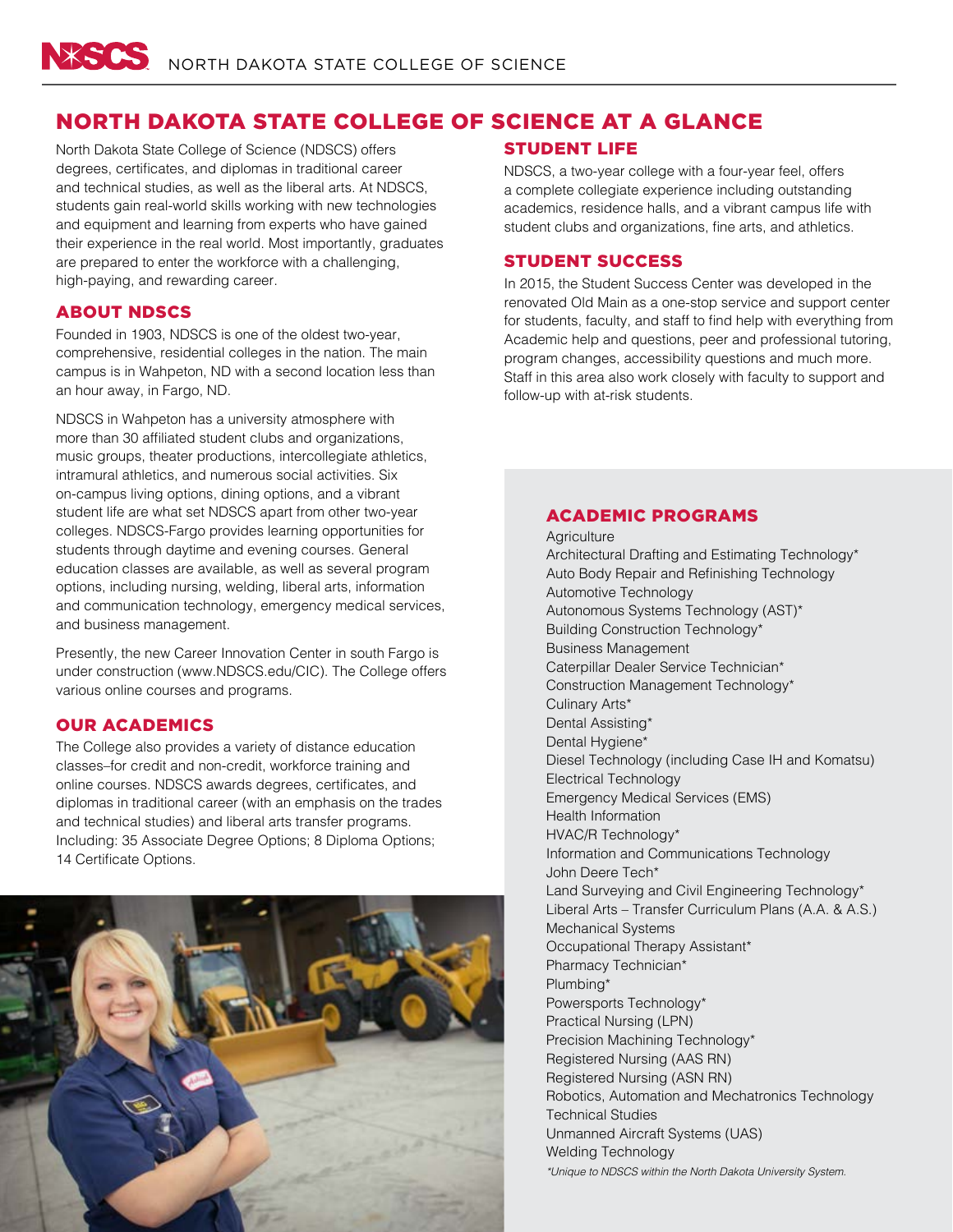

70% IPEDS RETENTION

**DATE** 



OF STUDENTS GRADUATED OR TRANSFERRED WITHIN 6 YEARS

*(SAM 2014 Cohort)*

# STUDENTS BY LOCATION



# STUDENTS BY ORIGIN



# STUDENT OUTCOMES EDUCATING & TRAINING IN THE WORKFORCE **TOTAL**  $\frac{1}{2021 \text{ Impact}}$  3,761 **Credit Seeking** Students **2,802 TrainND Southeast** Participants **355 ApprenticeshipND** Participants **359 SkillsND** Participants **245**

# OPERATING REVENUE

(2020-2021 Actuals/FY21)

\$40,386,940

TOTAL OPERATING REVENUE

44.9% FROM STATE SUPPORT

20.8% FROM TUITION & FEES

# NON-CREDIT & WORKFORCE TRAINING

The NDSCS Division for Workforce Affairs is focused on providing comprehensive solutions to meet the workforce needs of both North Dakota and the Red River Valley. The three areas comprising the Division for Workforce Affairs include:

# TrainND

The area offers classes ranging from technology to soft skills. As a member of the TrainND statewide workforce training system, students can link to state and regionwide networks of professionals and resources.

# ApprenticeshipND

The customized ApprenticeshipND program is set up for non-traditional students who may not be able to attend traditional classes. Students can advance their education and apprenticeship skills while earning steady pay. There are over 100 non-credit correspondence courses in skilled technical positions.

# SkillsND

These classes are developed to help unemployed, underemployed or New Americans with or without a GED. SkillsND offers flexible instruction and small class sizes to help students with self-confidence, study habits, and language skills.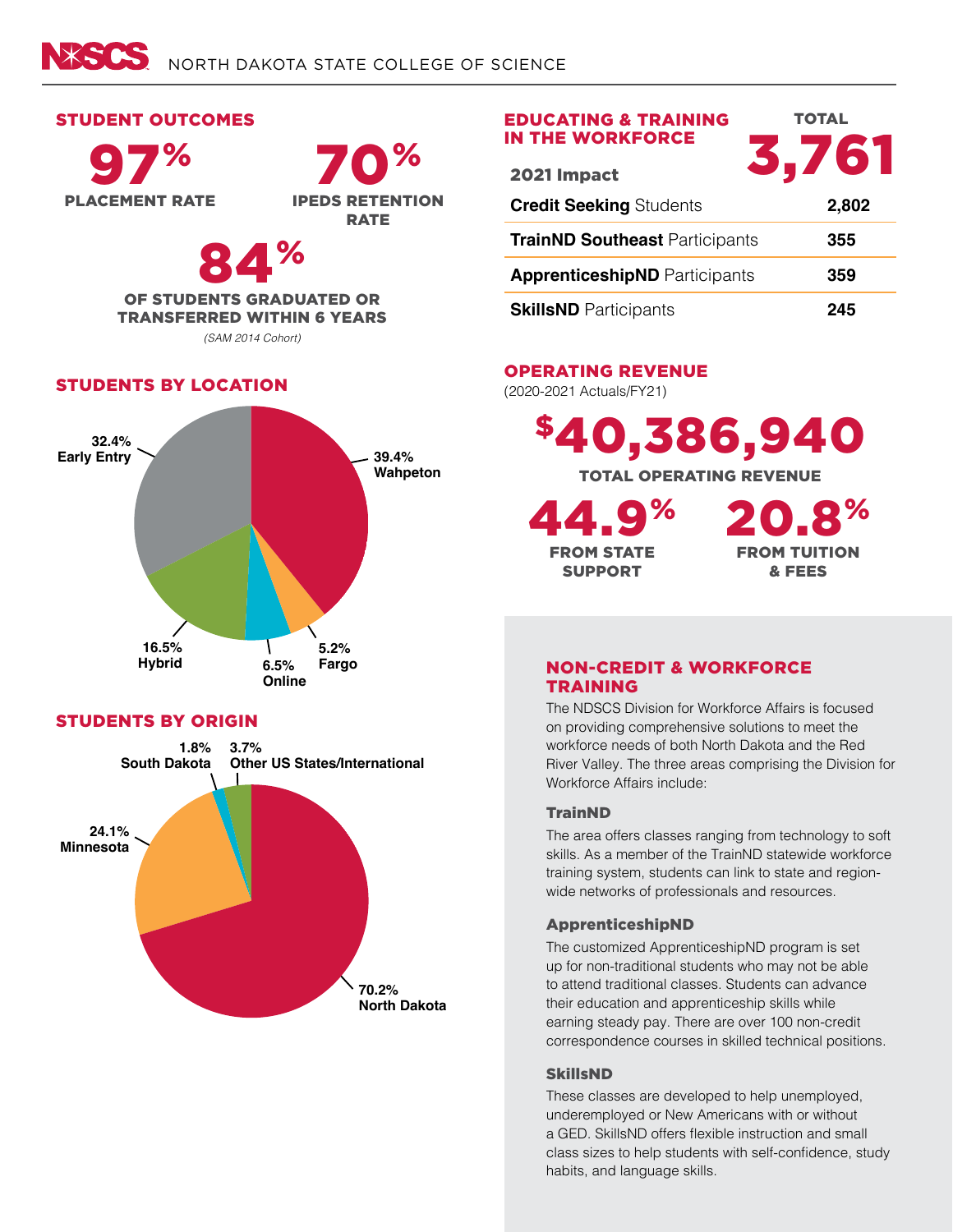# NDSCS MISSION & VALUES

The North Dakota State College of Science is a comprehensive, associate degree-granting college founded on a tradition of quality and integrity. We deliver learnerfocused education through a unique and evolving collegiate experience. Using innovative delivery strategies, NDSCS anticipates and responds to statewide and regional needs by providing access to occupational/technical programs, transfer programs, and workforce training.

## MISSION

To enrich people's lives through responsive, lifelong learning in a dynamic, educational, and technological environment.



# ADMINISTRATIVE OVERVIEW

NDSCS ADMINISTRATIVE OFFICES www.NDSCS.edu/about-ndscs/offices

NDSCS ALUMNI/FOUNDATION www.NDSCSalumni.com

NDSCS ATHLETICS www.NDSCSwildcats.com

NDSCS PARTNERSHIPS www.NDSCS.edu/Partnerships



# VALUES

The North Dakota State College of Science acts in accordance with a set of shared values that complement the College's vision and mission statement. The people of NDSCS—students, employees, alumni, and friends—hold learning, integrity, flexibility, and excellence in the highest regard. These values are intended to foster an environment conducive to lifelong learning, encourage behaviors that fulfill the College's mission, and meet the needs of its students. As members of the NDSCS community, we are stewards for many constituents - students, parents, and citizens. They have entrusted us with their resources and their aspirations, and we respond with personal attention, professional conduct, and vibrant enthusiasm for our vocation. Each of us contributes to the success of the College, its students and its alumni. Our shared values embrace our decisions and our daily actions.

## Our L.I.F.E. Values

- Learning: Engage the campus community in a lifelong learning environment inside and outside the classroom.
- Integrity: Work with others and conduct ourselves in a respectful, ethical, honest, and trusting manner.
- Flexibility: Consider ideas from all sources and adapt to the needs of our patrons.
- Excellence: Deliver superior programs and services that distinguish the college from its peers.

# QUICK FACTS

**FOUNDED:** 1903 (second oldest public, two-year college in the country)

**LOCATIONS:** Wahpeton, Fargo, Online

**SIZE:** 33 buildings on 137 acres

**ENROLLMENT:** 2,802 (Fall 2021)

**STUDENT BODY:** 52.6% full-time, 47.4% part-time

**PROGRAMS:** 90 Career Pathways (35 Associate Degree Options, 8 Diploma Options, 14 Certificate Options)

### [NDSCS.edu/Academics](https://www.ndscs.edu/academics/academic-departments-programs)

**NICKNAME:** Wildcats

**ACTIVITIES:** 30+ student clubs and organizations, 240+ student activities each year

**FINANCIAL AID:** Over \$16 million awarded to 94% of students, 69% of students attend NDSCS tuition free

**HOUSING:** 49.7% of students live on-campus (excludes Fargo and early-entry students)

**ATHLETICS:** Volleyball, Football, Men's and Women's Basketball, Softball, Baseball, Clay Target, eSports [NDSCSwildcats.com](https://www.ndscswildcats.com/landing/index
)

**ALUMNI:** 38,000 active alumni NDSCS[alumni.com](https://www.ndscsalumni.com )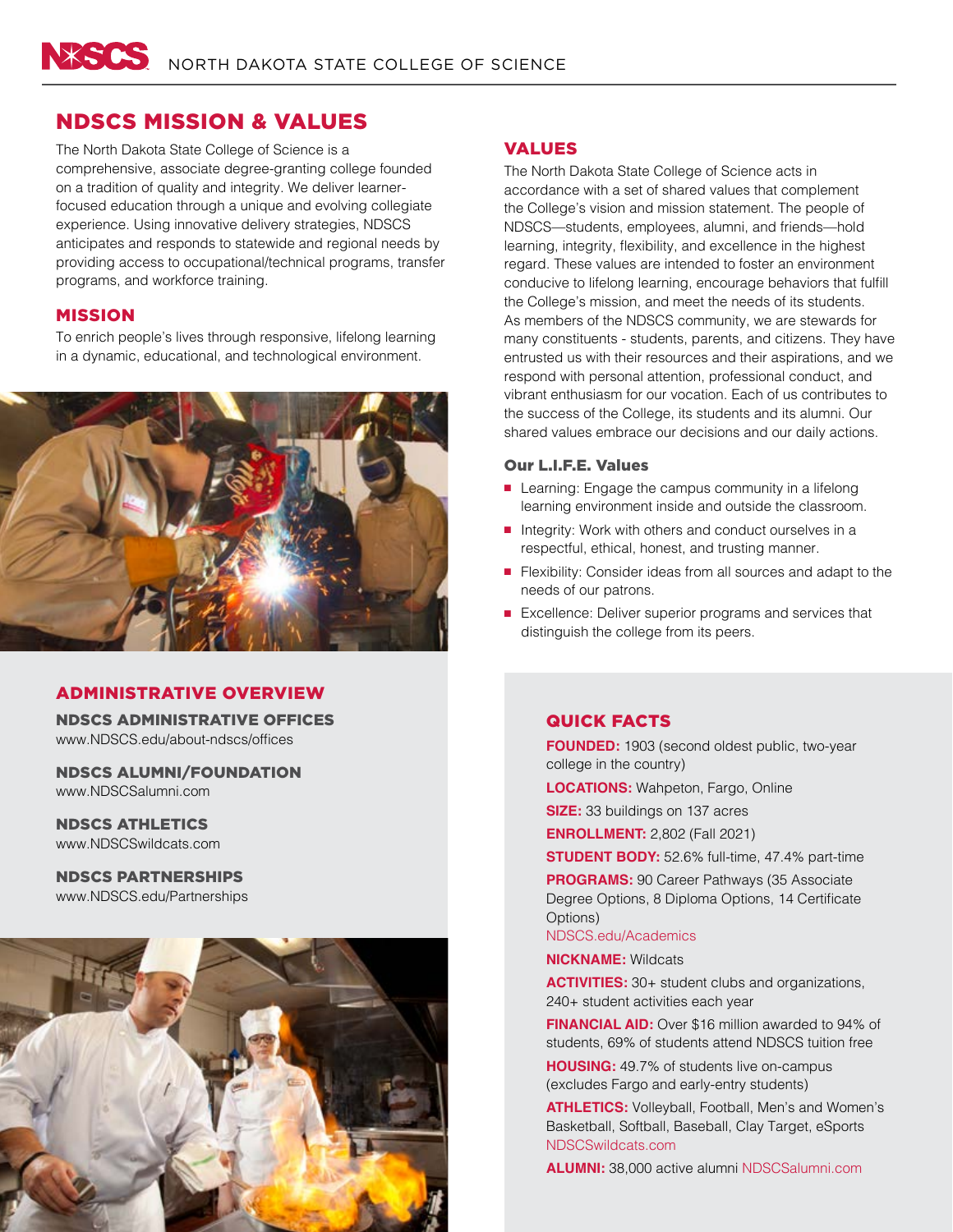# FACILITIES

Wahpeton Location



# Fargo Location

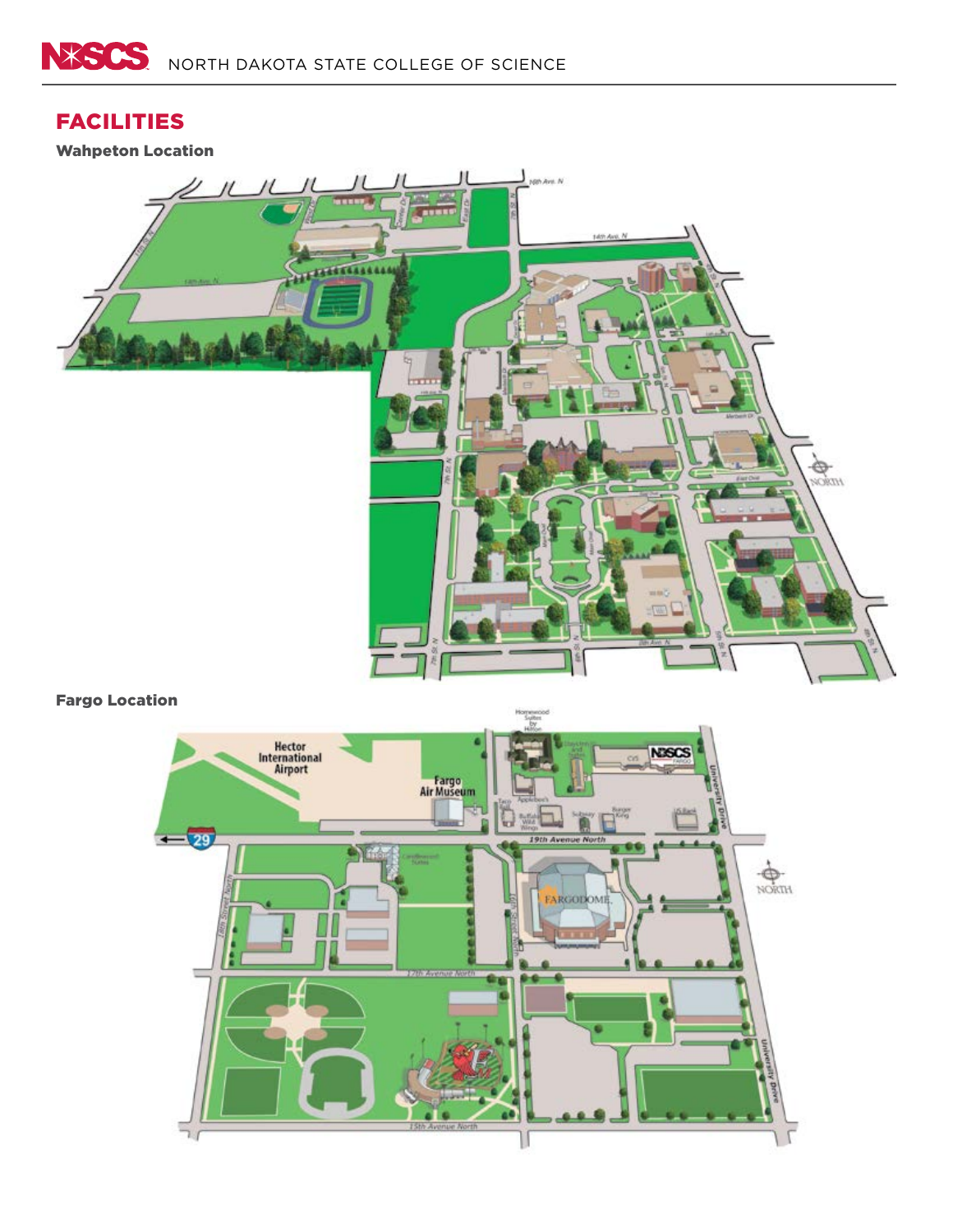# NDSCS STRATEGIC DIRECTION AND PLANNING

The NDSCS strategic planning process is a development and inclusive process based on intensive data collection and analysis. The NDSCS Accreditation and Strategic Planning Team facilitates the planning process and determines the strategic goals that sets the priorities for the College for the next three to five years. The current FY21-23 NDSCS Strategic Plan was developed by thoroughly reviewing available data, best practices, and stakeholder feedback; and has three central goals with complimenting strategies and objectives. NDSCS FY21-23 Strategic Plan can be found [here.](https://www.ndscs.edu/about-ndscs/strategic-plan)

## GOAL 1 IMPROVE THE COMPREHENSIVE LEARNING EXPERIENCE

## Goal 1 Strategies:

- **Strategy 1.1** Grow the assessment of student learning in co-curricular areas.
- **Strategy 1.2** Strengthen connections and advising for specific student populations (e.g. Transfer, Early Entry, Returning students, Incumbent worker, High-risk students).
- **Strategy 1.3** Effectively utilize technology to enhance students' learning experience.
- **Extrategy 1.4** Develop and enhance guided pathways for all curriculums.
- **Strategy 1.5** Expand immersive and real-world learning opportunities (co-ops, internships, simulations, apprenticeships).
- **E** Strategy 1.6 Enhance the development of students' soft/essential skills.

## Key Performance Indicators:

- **1i.a.** Overall, student satisfaction with their experience increases from 5.27 (2020) to 6.0. [1=Not at all satisfied, 2=not very satisfied, 3=somewhat dissatisfied, 4=neutral, 5=somewhat satisfied, 6=satisfied, 7=Very satisfied)]
- **1i.b.** Student IPEDS graduation rates increase from 49% (2015 cohort) to 52%
- **1i.c.** Student IPEDS retention rates increase from 67.41% (2019 cohort) to 80%. [2009 (all-time high): 80%]
- **1i.d.** All programs meet or exceed national pass rates or average on national assessments, certifications, and licensure exams



# GOAL 2 IMPROVE THE COMPREHENSIVE LEARNING EXPERIENCE

## Goal 2 Strategies

- **Strategy 2.1** Enhance current and future marketing and recruitment efforts to grow enrollment.
- **Strategy 2.2** Grow and align programs to meet workforce needs.
- **Strategy 2.3** Grow partnerships in all areas

## Key Performance Indicators:

- 2i.a. Increase the number of employers/employees served by the Workforce Training division 8%. [FY19: 89 Businesses served; 1,203 duplicated participants]
- **2i.b.** Increase the number of graduates entering the workforce in North Dakota by 8%. [2020: 437 graduates in CTE programs; 256 took jobs in ND]
- 2i.c. Percentage of students graduated or transferred to another institution within 6 years (SAM) increase from 81% (Fall 2013) to 85%.

## GOAL 3 COMMITMENT TO THE CONTINUOUS IMPROVEMENT OF NDSCS AND ITS EMPLOYEES

## Goal 3 Strategies:

- **Strategy 3.1 Maintain NDSCS's strong fiscal position.**
- **Strategy 3.2** Enhance students' accessibility and affordability.
- **Strategy 3.3** Support professional development for all employees.
- **Extrategy 3.4** Enhance communication and collaboration college wide.
- **Strategy 3.5** Review processes and policies to reduce barriers to students' success.

## Key Performance Indicators:

- 3i.a. Within each delivery mode (Wahpeton, Fargo, Online, Early Entry) increase annual enrollment by 2%.
- **3i.b.** Maintain employee satisfaction at 4.0 [4.11 (2020)]. [Satisfaction: 1= 'Not satisfied at all' / 2= 'Not Very Satisfied'/  $3 =$  Somewhat Satisfied/  $4 =$  Satisfied/  $5 =$  'Very Satisfied']
- **3i.c.** Maintain Composite Financial Index in the 4.0 to 5.0 range ("Focus resources to compete in future state") [FY19: 5.62]
- **3i.d.** Partnerships identified in all areas.
- **3i.e.** NDSCS Alumni Foundation scholarship dollars awarded increase 6%.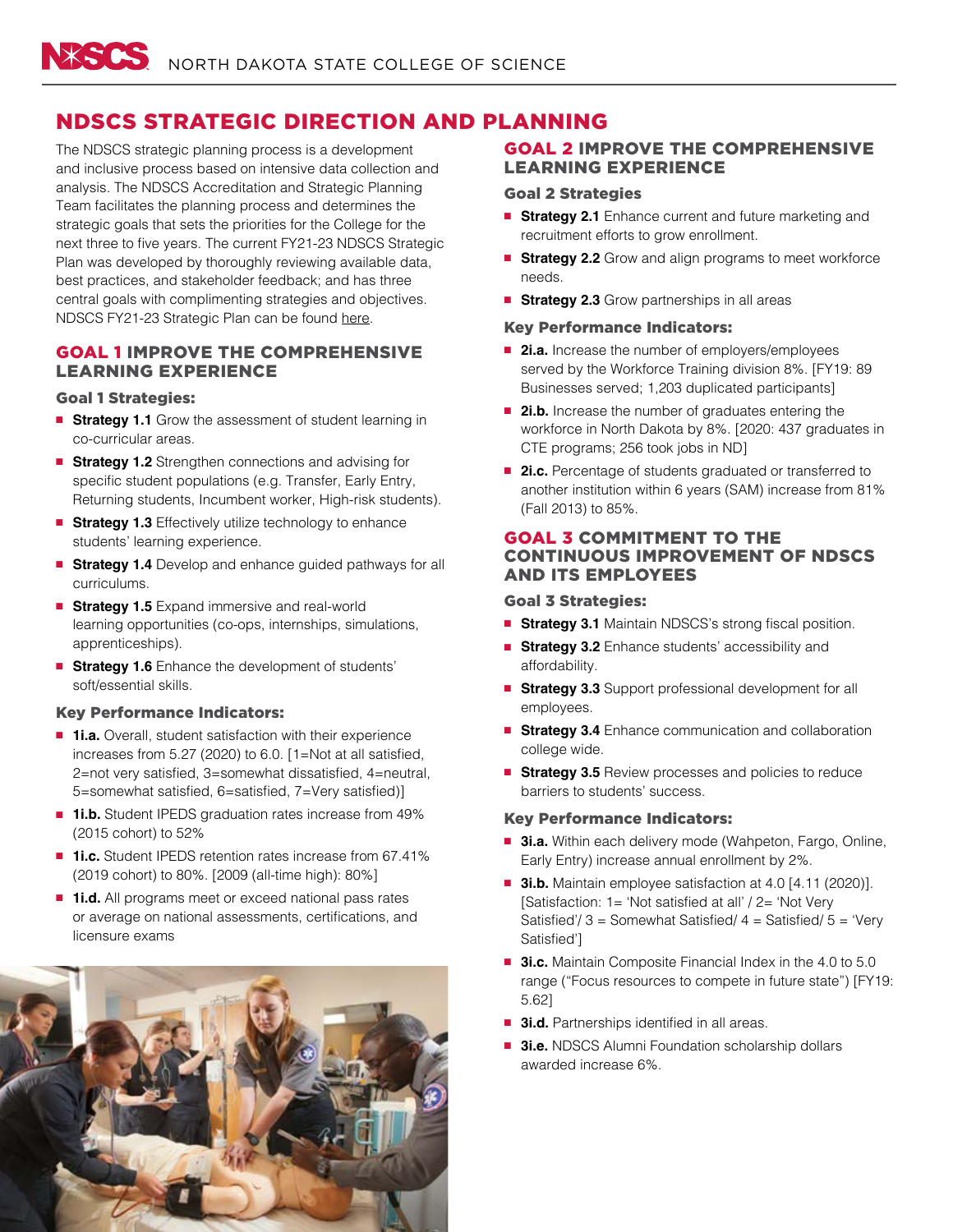# NDSCS HISTORY OVERVIEW

**2021 –** On July 7th, the North Dakota State College of Science Alumni/Foundation, along with numerous partners and donors, broke ground in south Fargo for a career workforce academy. Named the Career Innovation Center, the state-of-the-art facility is scheduled to open sometime in 2023. For more information visit www.NDSCS[.edu/CIC](https://www.ndscs.edu/CIC)

**2020 –** NDSCS successfully navigated the challenges presented by the COVID-19 pandemic. To minimize the risk and spread of COVID-19, NDSCS shifted all courses to remote delivery following Spring Break through the end of the Spring 2020 semester. The 2020 Commencement Ceremony was postponed to August and shifted outdoors. NDSCS resumed modified in-person courses June 2020 through Spring 2021. Physical modifications were made to 95 classrooms to allow for effective hybrid instruction; procedural modifications, including pass/fail grading and remote work, were implemented to foster students' success and employee flexibility. Men's baseball returned to Athletics for the first time since 1963.

**2019 –** NDSCS added Clay Target and eSports as club sport options for students.

**2018 –** The William F. Rothwell Center for Science was dedicated and a \$250,000 endowment was established to support NDSCS Science Curriculum.

**2017 –** In May, NDSCS acquired nearly 95 acres of farmland north of Wahpeton from the Kosel and Patterson families. Owners Linda Patterson and her mother, Mary Kosel, worked with NDSCS Alumni/Foundation and other College staff to arrange the land usage which will be used for an agricultural land lab. In October, the College completed a \$13 million water and sewer infrastructure project. As part of the project, a new arch erected at the south entrance of campus will be an icon for NDSCS for years to come.

**2016 –** The Hektner Student Center was dedicated in May. Named after long-time instructor and dean, Vernon Hektner, the Hektner Student Center houses the NDSCS bookstore, mail center, student life offices, information technology services, campus police, and the Flickertail Dining Room.

**2015 –** In August, the extensive \$6.7 million renovation of Old Main was completed and old architectural elements were combined with new technology.

**2013 –** In July, the \$9 million renovation of both Forkner and Riley Halls was completed, and in September, the \$10.5 million Bisek Hall diesel expansion project was finalized. We also said goodbye to two historical buildings on campus – Hektner and Birch Halls. In November, the \$6.7 million renovation of Old Main began. The NDSCS Ambassadors were developed, a new student group that serves as a resource for NDSCS and the Wahpeton community.

**2012 –** In April, a \$10.5 million Bisek Hall diesel building expansion project broke ground, and in May, a \$9 million renovation began on Forkner and Riley Halls.

**2010 –** In July, a \$5.7 million renovation of Horton Hall was completed. The building, originally constructed in 1927 for \$65,000, is LEED certified.

**2009 –** Wilbur A. Lunday, an NDSCS alumnus, and his wife Betty, both deceased, donated more than \$10 million to the college. NDSCS launched the first Give Kids a Smile Day and, along with several area dentists, provided \$11,000 in free dental services to 50 qualifying area children. In January, NDSCS announced the journey worker track program that offers college credit for completed federally-approved apprenticeship training.

**2008 –** NDSCS and West Fargo Public Schools join together to offer the Early College program, which allows 11th and 12th grade students to take college classes and earn credit toward an associate's degree while in high school.

**2007 –** A \$1.5 million renovation began on the Earl "Skip" Bute Alumni Stadium and Frank Vertin Field.

**2005 –** NDSCS expanded the Welding Technology program to NDSCS-Fargo.

**2002 –** The North Dakota State Board of Higher Education officially recognized NDSCS as a Centennial College.

**1997 –** NDSCS established the Skills and Technology Training Center (STTC) as a regional workforce training center located in Fargo.

**1987 –** North Dakota State School of Science changed its name to North Dakota State College of Science, and converted from the quarter system to the semester system in 1992 as part of a North Dakota University System initiative.

**1922 –** The first trade and technical programs were offered, and since that time, NDSCS has become widely accepted by employers from across the United States.

Since 1922, NDSCS has followed the basic principles of the Babcock Plan and the North Dakota Plan. The original plan of four interacting curriculum divisions was the result of a survey conducted in 1921 by Dean Earl J. Babcock of the School of Mines of the University of North Dakota. In 1922, the North Dakota State College of Science was named the central trade and technical institution for the state of North Dakota. Under the North Dakota Plan, all trade-technical training in the state for many years was centralized in this institution — a method which proved very satisfactory in a state with sparse population and where agriculture continues to be the primary industry.

**1905 –** The Arts and Science Division was the first division to be organized, and the Business Division began operation shortly after.

**1903 –** NDSCS was provided for in the Constitution of the State of North Dakota and began actual operation, making it one of the oldest public two-year colleges in the United States.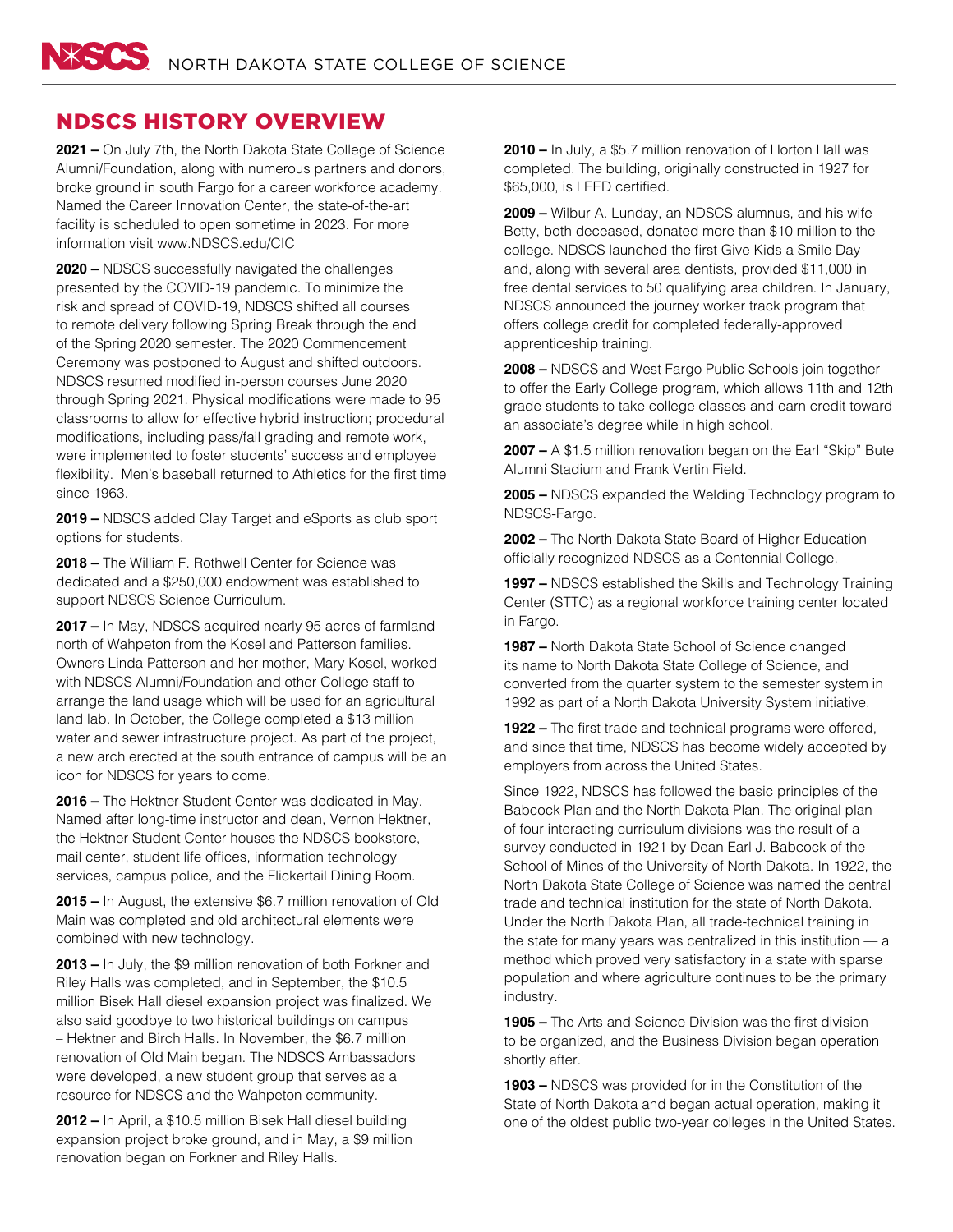# ACCREDITATION

NDSCS is accredited through the Higher Learning Commission (HLC) through the Open Pathway which is focused on quality assurance and institutional improvement. The Open Pathway is unique in that its improvement component, the Quality Initiative, affords institutions the opportunity to pursue improvement projects that meet their current needs and aspirations. The Open Pathway follows a ten-year cycle. NDSCS' next reaccreditation will occur in 2024-25. For more information, please link to [www.hlcommission.org/component/](https://www.hlcommission.org/component/directory/?Itemid=&Action=ShowBasic&instid=1521
) [directory/?Itemid=&Action=ShowBasic&instid=1521](https://www.hlcommission.org/component/directory/?Itemid=&Action=ShowBasic&instid=1521
)

# NDSCS also holds the following accreditations by program academic emphasis:

**Auto Body Repair and Refinishing Technology –** Automotive Service Excellence (ASE) at the National Automotive Technicians Education Foundation, Inc. (NATEF)

**Automotive Technology –** Automotive Service Excellence (ASE) Master Automobile Service Technology Level at the National Automotive Technicians Education Foundation, Inc. (NATEF),

**Dental Hygiene and Dental Assisting – Commission on** Dental Accreditation of the American Dental Association,

**Diesel Technology –** Associated Equipment Distributors, Inc.

**Emergency Medical Services (EMS) – Commission on** Accreditation of Allied Health Education Programs (CAAHEP)

**Health Information –** Commission on Accreditation for Health Informatics and Information Management Education (CAHIIM)

**Occupational Therapy Assistant – Accreditation Council for** Occupational Therapy Education (ACOTE), of the American Occupational Therapy Association (AOTA)

**Pharmacy Technician –** American Society of Health System Pharmacists and Accreditation Council for Pharmacy **Education** 

**Practical Nursing –** Accreditation Commission for Education in Nursing (ACEN)

**Registered Nursing (ASN and AAS) –** Accreditation Commission for Education in Nursing (ACEN) and full approval by the North Dakota Board of Nursing (NDBON)

# WAHPETON & FARGO COMMUNITIES

The NDSCS locations are just 50 miles from one another. Both communities possess unique attractions and amenities boasting urban conveniences with a small-town feel. The Red River Valley (where Wahpeton and Fargo are located) has one of the lowest unemployment rates and a very stable economy. Including their neighboring cities of Breckenridge, MN (Wahpeton) and Moorhead, MN (Fargo), both areas are exceptional places to live and work—featuring low cost living, safe neighborhoods, clean air, numerous indoor and outdoor recreation options, diverse restaurants, great schools, and inclusive communities. In its 2021 "Top 10 Affordable Small Towns Where You'd Actually Want to Live," Realtor.com lists Wahpeton as #5.

# Wahpeton Information

[Wahpeton.com](https://www.wahpeton.com/) [WahpetonBreckenridgeChamber.com](https://www.wahpetonbreckenridgechamber.com/) [VisitWahpeton.com](https://www.visitwahpeton.com/)

# Fargo Information

[FargoND.gov](https://fargond.gov/) FMWFchamber.com/Why-FMWF [FargoMoorhead.org](https://www.fargomoorhead.org/)

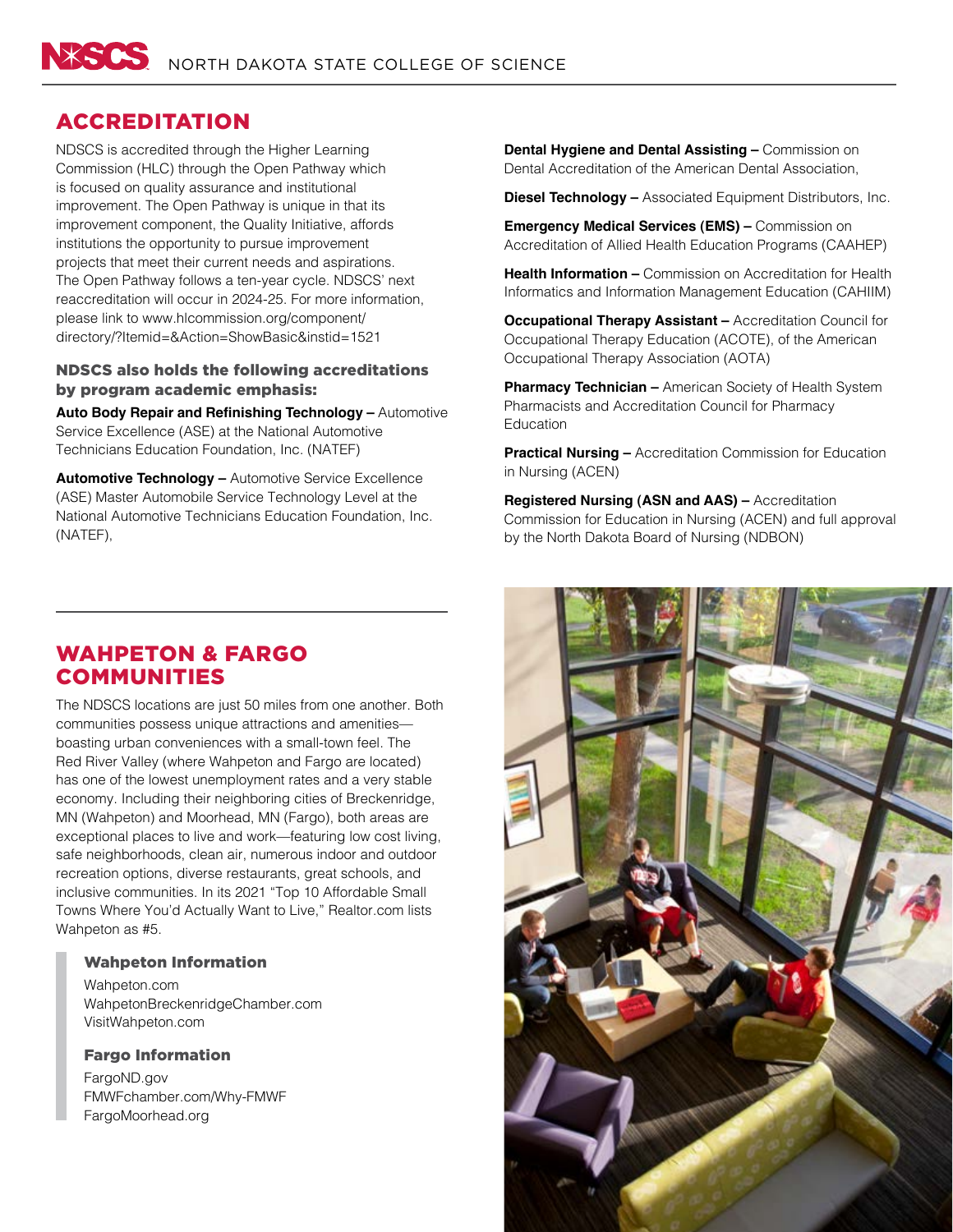# NORTH DAKOTA UNIVERSITY SYSTEM (NDUS)

The North Dakota University System consists of five community colleges, four regional universities and two research universities. The System is led by the Chancellor and governed by the State Board of Higher Education (SBHE). Board members are appointed by the governor and confirmed by the state's legislative representatives.

The eleven NDUS institutions prepare students for a broad range of professions by providing career and technical education, traditional academic programs, graduate studies, and research opportunities.

Investment in higher education continues to be a priority in North Dakota as the University System focuses on creating opportunities for student success and a skilled workforce. The System has shared commitment to all our stakeholders that may be summed up in the three simple words: *Access. Innovation. Excellence.*





# CHANCELLOR



## **Dr. Mark R. Hagerott** is

Chancellor for the North Dakota University System. Prior to his move back home to North Dakota, Dr. Hagerott served on the faculty and held numerous academic leadership roles at the United States Naval Academy. He also served as a planning and strategy director in one of the largest U.S. Army educational organizations,

NATO Training Mission, which included the Afghanistan army, police, air force, and medical school programs. Hagerott served as distinguished professor and deputy director of the Center for Cyber Security Studies at the Naval Academy and served on the Defense Science Board summer study of unmanned systems 2014-2015. He is a commissioner on the Midwestern Higher Education Compact, and Western Interstate Commission for Higher Education.

Chancellor Hagerott's research and writing are focused on the evolution of technology, education, and changes in technical career paths, and he is the author of multiple articles and book chapters, with a recent emphasis on unmanned systems. He served as a non-resident cyber-fellow of the New America Foundation, 2015-2017.

Prior to his transition to an academic career path, Hagerott held numerous leadership positions in the U.S. Navy, both aboard ships and in administrative positions in the Department of Defense. A certified naval nuclear engineer in power generation and distribution, he served as chief engineer for a major environmental project defueling of two atomic reactors. Hagerott also ran tactical data networks for the Navy and rose to ship command prior to his career in higher education. He also served in both Bush administrations, as a White House Fellow in the first Bush administration; and in the office of the Deputy Secretary of Defense in the second Bush administration.

Hagerott holds a B.S. from the U.S. Naval Academy, an M.A. in political science and economics from Oxford University where he attended as a Rhodes Scholar, and a Ph.D. in history from University of Maryland.

The chancellor hails from a multi-generation North Dakota family of farmers and energy producers. The Hagerott-Brandenburg family homesteaded in Center and Mandan before statehood, where his father continues work on the fourth-generation farm, and his mother's family came with the first Bakken oil boom.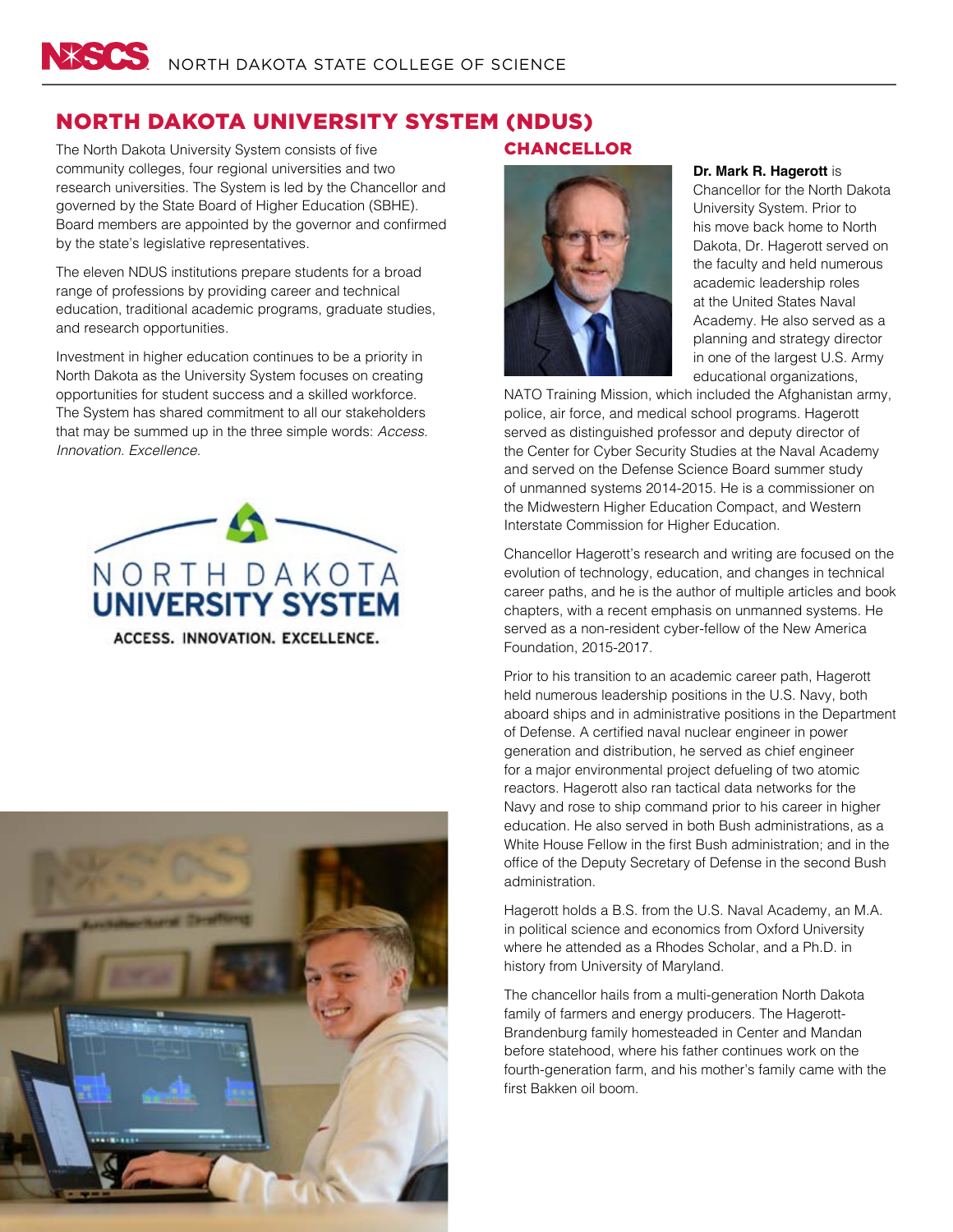# THE POSITION

The president is the chief executive officer of North Dakota State College of Science, the second oldest community, twoyear college in the United States, which entails oversight of the full range of academic, operational, and professional activities. In conjunction with the chancellor and NDUS, the president is charged with setting strategic direction for the college in academics, fiscal operations, enrollment management, academic support, financial aid, athletics, and student life. Additional responsibilities include leadership for philanthropic initiatives and external relationships with government, industry, and local/state economy.

The president will lead the pursuit of excellence at NDSCS. Using a shared governance model, the president will solicit from all corners of the institution to build, motivate, and achieve success in the development of long-range plans and organizational goals. The president will exercise duties in a

manner consistent with collaborative membership in the North Dakota University System and with the broader goals of North Dakota State College of Science in mind.

Position requirements include a master's degree; a doctorate is preferred. Also, expected will be significant demonstrated leadership experience.

Preferred skills include a) demonstrated collaborative leadership; b) knowledge of current trends in technical education; c) distinguished record of teaching, service, and scholarly activity in a similar or allied college/university setting; d) and/or significant achievements in industry, government, or other related fields.

Salary is competitive and commensurate with qualifications and experience.

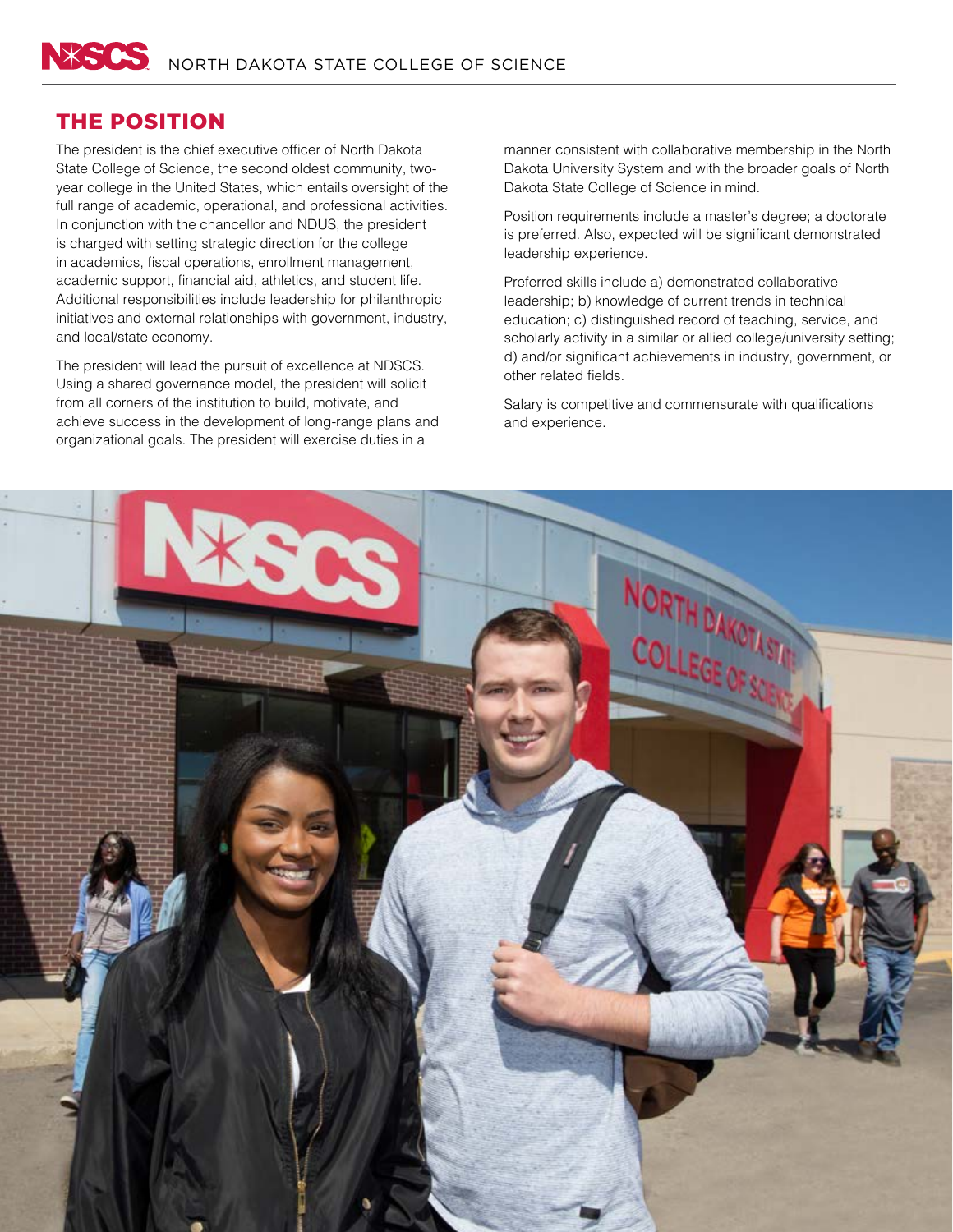# STRATEGIC PRIORITIES FOR THE NEXT PRESIDENT

# ADVANCING THE DISTINCTIVE ACADEMIC VISION AND MISSION OF NDSCS

The president will have the opportunity to shape a distinctive model for higher education in the 21st century as North Dakota State College of Science continues to develop as a strong institution led by a collaborative team of highly respected and experienced professionals. The people of NDSCS are committed to maintaining a student-centered, intellectually engaging, and hands-on curriculum, focusing on preparing graduates through responsive, lifelong learning in a dynamic, educational, and technological environment. Accordingly, the president must have the experience and insight to provide passionate leadership and advocacy for North Dakota State College of Science as it pursues its core mission of academic excellence and meeting regional workforce needs. The president will need to prioritize and manage expectations within an evolving fiscal climate.

# FOSTERING STUDENT SUCCESS AND INVOLVEMENT

The students of North Dakota State College of Science provide energy and innovation to help create a dynamic campus. The president will embrace the talents and contributions of students. Student creativity and leadership should be valued and drawn upon to improve academics and student life. The president also must foster an environment that cultivates student success. The president must be committed to providing the students of North Dakota State College of Science with an exceptional educational and residential experience.

# PLANNING FOR ENROLLMENT GROWTH

With the arrival of the Career Innovation Center (Fargo), continued emphasis on the Pathway Program with North Dakota State University, along with other initiatives (e.g., Early Entry Program and online education), all of which are enhanced by the strong workforce training programs available to students at NDSCS, the president must work diligently with the office of admissions and enrollment services and others to continue to develop plans for enrollment growth. In recent years, NDSCS has noted somewhat smaller entering classes than planned, and like most colleges and universities, it relies heavily on tuition to fund elements of its annual budget. Moreover, an overall increase in student enrollment will enrich NDSCS for all.

# RESPECTING A VIBRANT FACULTY, ADMINISTRATION, AND STAFF

The president will work to recruit and retain a diverse and exemplary faculty, administration, and staff. Moreover, she or he will assist in maintaining an effective governance model consistent with the institution's mission that will invite participatory, shared governance.

# TURNING IDEAS INTO ACTION

North Dakota State College of Science must respond thoughtfully to the challenges of rapidly changing demographics, shifts in the professional market in all its academic programs, changes in technology, and the constantly evolving needs of its students. As well, the president will need to work with the campus, local, and statewide communities to map and assess strategic and action plans to ensure North Dakota State College of Science reaches its full potential.

# VALUING DIVERSITY, EQUITY, AND INCLUSION

The president will work directly with the campus communities to demonstrably promote initiatives for diversity, equity, and inclusion. Those initiatives should reflect broadly and consistently to North Dakota State College of Science's pathway toward an accepting and nurturing campus environment for all.

# FOSTERING EXCELLENCE

The strength of North Dakota State College of Science begins with the quality of its faculty, staff, students, and institutional partners. The unique array of academic and technical offerings must continue to grow in stature. The president must commit to an environment of inclusion and transparency, which will continue to involve faculty, students, staff, and partners in decision-making processes as they help to set and meet the highest standards. The president must be an enthusiastic spokesperson for the North Dakota State College of Science with internal and external constituencies, continually advancing its mission highlighting its innovative academic and workforce development programs.

# ENRICHING CAMPUS FACILITIES

To create a safe and highly functioning college environment, the president will work with members of its campus communities to ensure appropriate facilities support, maintenance, and enhancement. The timely planning, development, and use of campus facilities using efficient, proven, innovative, and environmentally sustainable technologies will ensure that campus facilities are on par with the needs of its faculty, students, and staff.

# NURTURING RELATIONSHIPS AND ENTREPRENEURSHIP

The president will heighten North Dakota State College of Science's standing among the varied constituencies it serves. This includes participating on national, state, and local boards; developing alliances with local and regional service organizations and local and state business, agriculture, and industry persons; fostering positive relations with foundations, and college alumni. The president is North Dakota State College of Science's principal liaison with Chancellor Hagerott, the North Dakota University System (particularly, the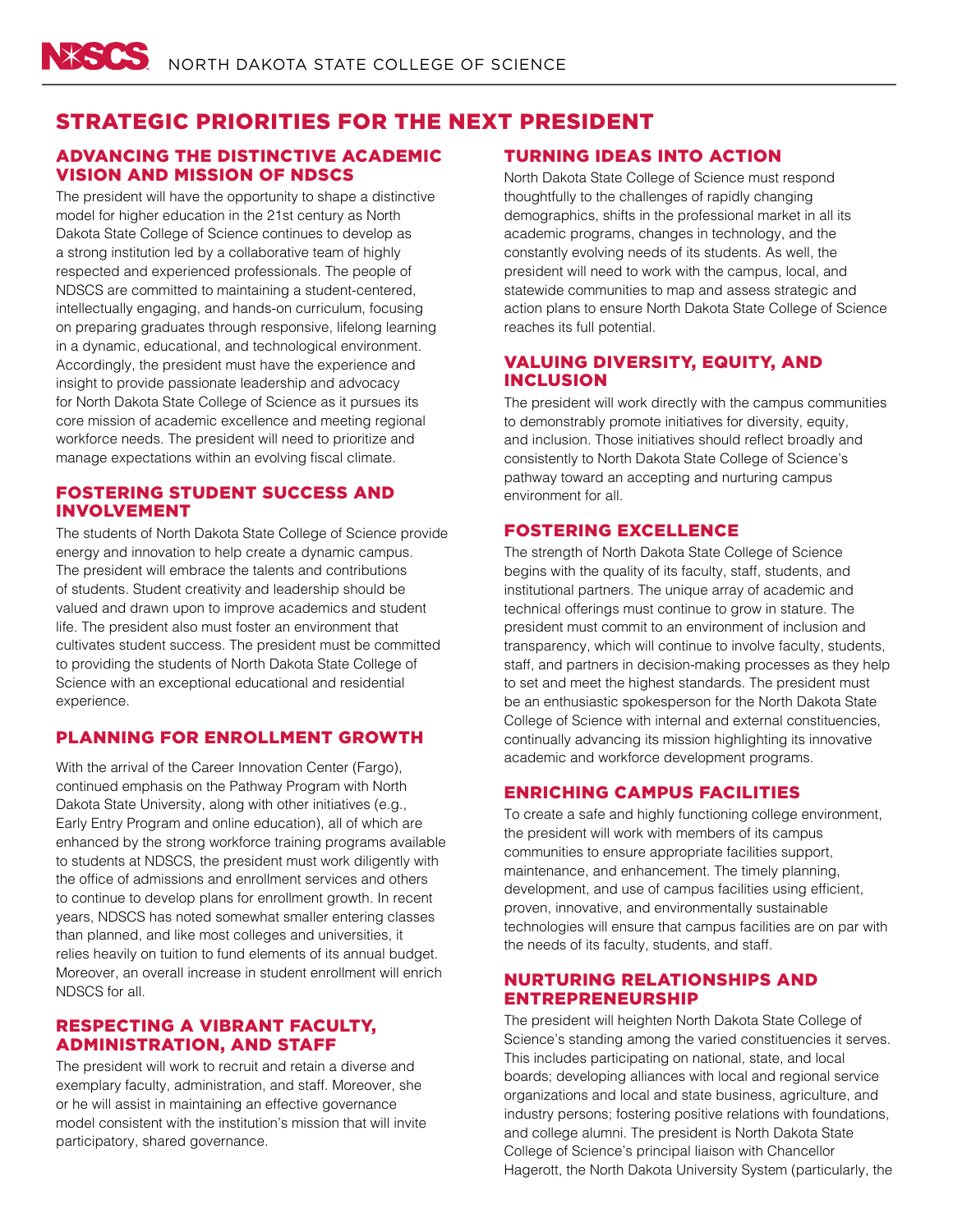Chancellor's Cabinet), State Board of Higher Education, the North Dakota Senate and House of Representatives, the North Dakota federal delegation, and its colleague universities in North Dakota and the region.

# STRENGTHENING PHILANTHROPIC DEVELOPMENT

The president must continue to collaborate with the NDSCS's alumni/foundation teams to build a robust framework to support its fundraising program, which over the past decade has increased its endowment to a total of around \$30 million. This will involve planning with partners to establish fundraising priorities, identifying potential friends and donors, and maintaining strict adherence to college and NDUS policies and procedures.

# SUPPORTING WILDCAT INTERCOLLEGIATE ATHLETIC PROGRAMS

NJCAA athletics comprise an integral part of the institution, and it will be important for the president to work with the athletics director and others to continue to build on the strengths of Wildcat athletics, particularly as they serve to balance effectively with academic programs on campus. NDSCS's athletic success should continue to be a source of pride for the campus, local community, and region.

# BUILDING A BRIGHT FUTURE FOR NORTH DAKOTA STATE COLLEGE OF SCIENCE

The president must possess vision and be an ethical, compassionate, creative, communicative, and energetic leader who can join forces with all constituencies, internal and external, to lead North Dakota State College of Science to its full potential.

# THE IDEAL CANDIDATE WILL POSSESS MANY OF THE FOLLOWING QUALIFICATIONS AND ATTRIBUTES:

- Demonstrated focus on student success (e.g., recruiting, retention, graduation rates and placement).
- Understanding of the application of its Career and Technical Education disciplines, along with the breadth and depth of NDSCS's other strong academic programs.
- Demonstration of creative and visionary leadership of academic and/or industry initiatives.
- Established commitment to shared governance, diversity, equity, and inclusion, and servant-leadership.
- Unquestioned personal and professional integrity.
- A passion for being out and about, meeting people in various campus and community settings.
- Ability to understand and provide advocacy for the college's diverse instructional programs.
- Ability to work within a complex, two-location institution with multiple stakeholders.
- Commitment to leadership built on transparency, consensus building, collaboration, and trust.
- Passion for innovation and entrepreneurship.
- Understanding of academic assessment and accountability.
- Skill at developing government, industry, local, and academic partnerships.
- Record of good stewardship of infrastructure and financial resources especially in a changing fiscal environment.
- Experience in development and alumni engagement efforts and willingness to advance fundraising.
- Strong written, verbal, and presentational skills with internal and external audiences.
- An ability to listen, learn, and lead.
- An interest in living in, and participating in activities associated with the Wahpeton, N.D. community.